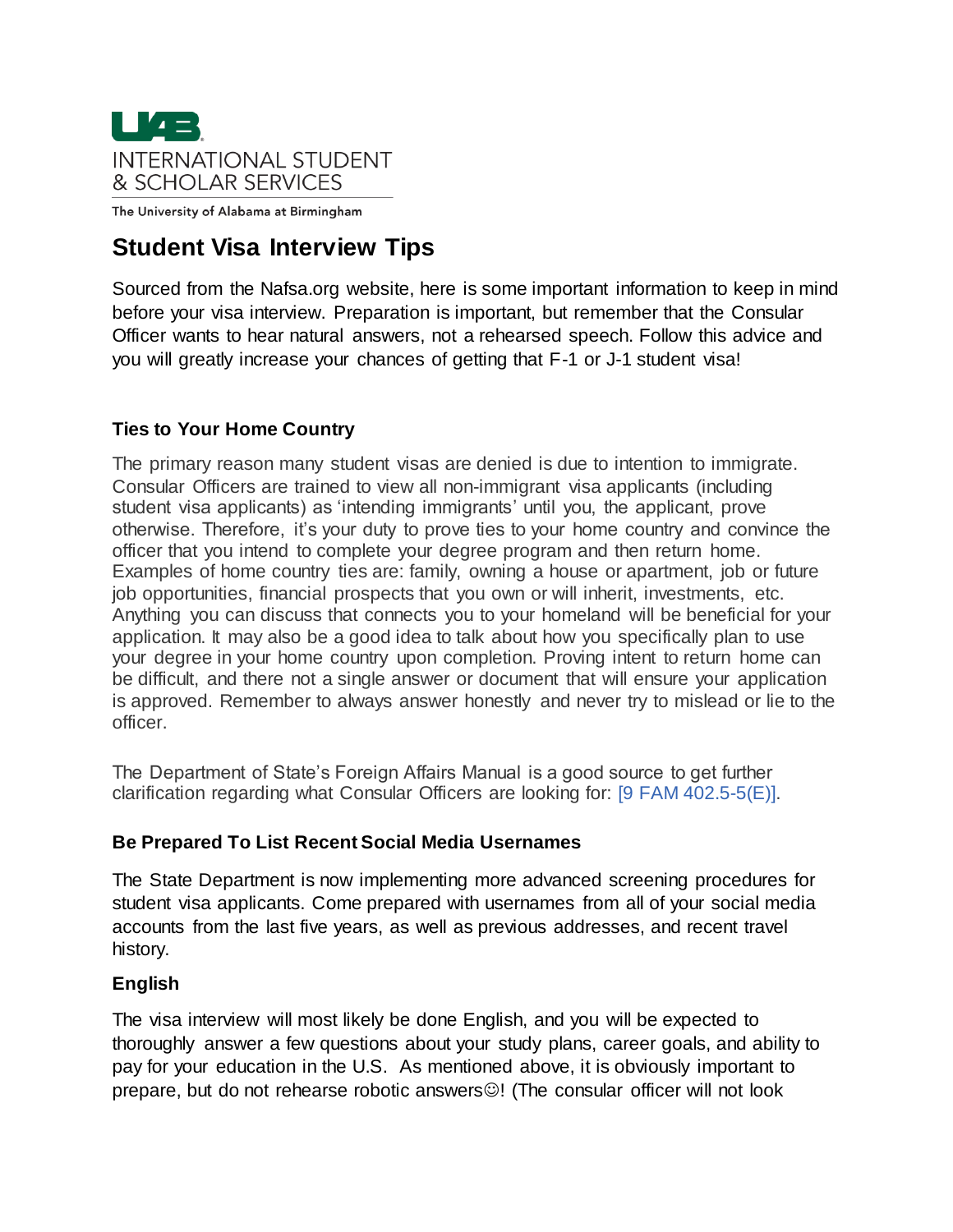

favorably on answers that are obviously rehearsed) Although it is a stressful experience, they expect you to answer naturally, clearly and thoroughly. They are forced to make a quick judgement based on a few questions and documents, but if you address all their concerns you most likely be approved.

One other point to consider, do not let family members speak for you. The officer wants to interview you, not your family.

### **Be Prepared to Discuss Your Major and Career Goals**

You should have a general idea about your career plans and how studying in the U.S. will help you achieve your future goals. If you plan to do research, you should be able to briefly give an overview of your research goals and why you chose UAB to do that research. A letter from your academic department may be beneficial in communicating this.

#### **Be Brief and Stay Positive**

Visa interviews are often very quick and a whirlwind experience. Consular Officers are under pressure to do a specific number of interviews per hour at busy consulates, so don't be surprised (or worried) if your interview lasts less than five minutes. Because the interview is so quick, it's important to make a good first impression. Answer each question completely, but try to stay brief and on topic. It's also recommended to dress nicely and have and maintain a positive attitude throughout. Most importantly, do not argue with the officer for any reason. They have broad discretion, so you want to stay on their good side  $\odot$ .

#### **Supporting Documentation**

Make sure you review the embassy's or consulate's website and bring all required documentation. During your interview, it is likely the officer will ask for your I-20 or DS-2019, personal financial documents, scholarship letter or assistantship letter from UAB, and possibly a letter from your academic department outlining your research goals (for PhD candidates). The financial information on your I-20 or DS-2019 should match the documents you present to the consular officer. Make sure to verify this prior to your interview.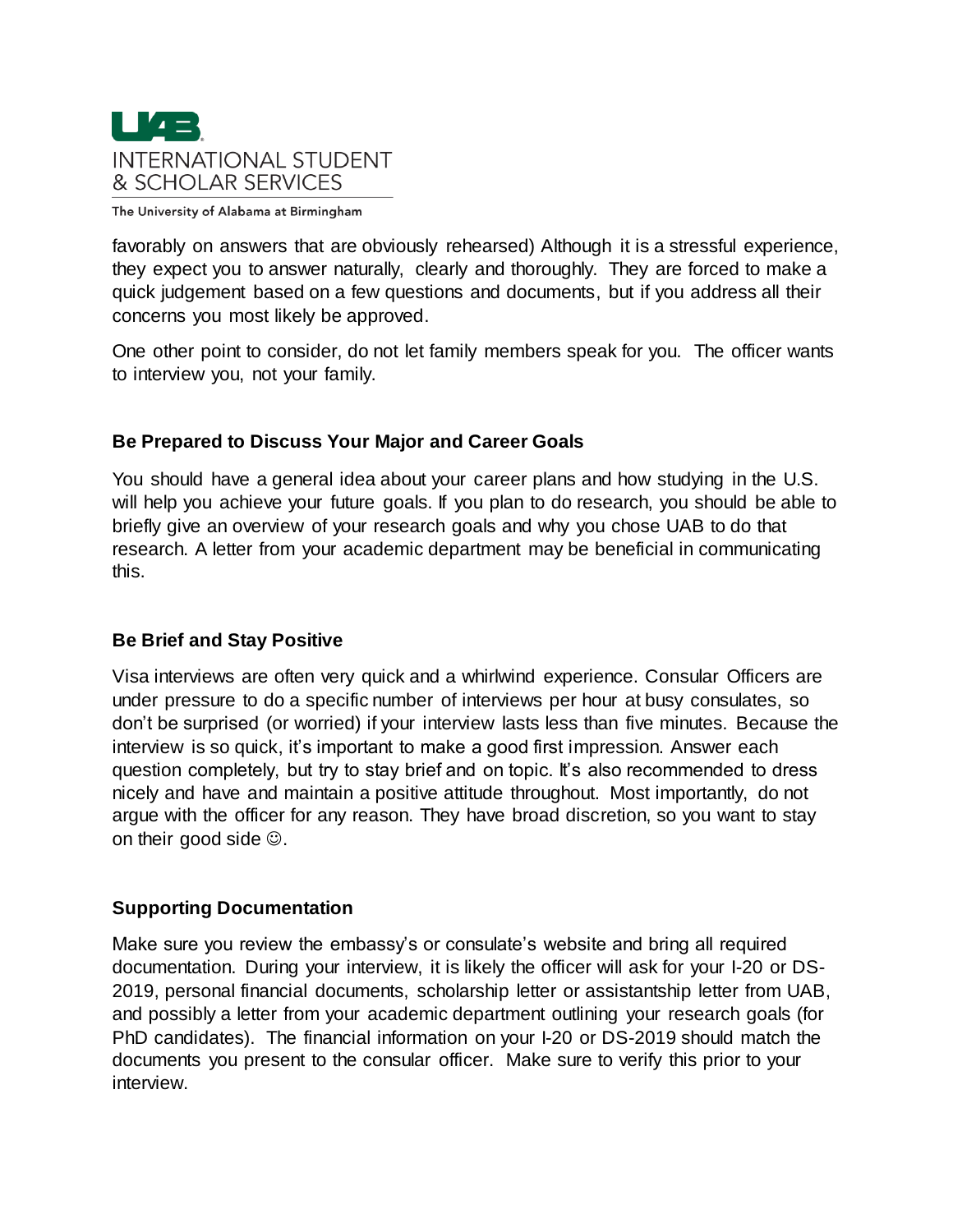

#### **Different Requirements for Different Countries**

Keep in mind that different embassies and consulates have different standards and concerns when interviewing student visa applicants. Intent to immigrate is a concern at every consular post, but more so in countries that have struggling economies, or countries where there is a very high rate of immigration to the US. Having close relatives that live in the US (fairly or not), may negatively impact your visa application.

#### **Employment**

Throughout the interview, always remember your primary intent is to study full time in the US, not employment. Of course, part time employment on the UAB campus is permitted, and many students will pursue off campus OPT or CPT during their course of study. However, it should be made clear to the consular officer that employment will be incidental to your studies and research. Also know that F-2 dependents cannot work in the US under any circumstances.

Children under the age of 18 may enroll in secondary school, and all dependents may enroll part-time at universities or community colleges.

#### **Dependents Remaining in Home Country**

Be prepared to address the issue of how your dependents will support themselves while you are in the US on an F-1 or J-1 visa, especially if you have been the family's major source of income. The officer may deny your application if he suspects you may attempt to earn extra income in the US and wire it to your home country. If your dependents intend to come to the US in the future, it is advised they apply at the same consulate or embassy where, you the primary visa holder, interviewed.

#### **Other Special Considerations**

Delays can occur for many different reasons. Applicants requiring additional background checks, or those planning to study or research subjects sensitive to national security, may experience administrative processing. This can delay your visa